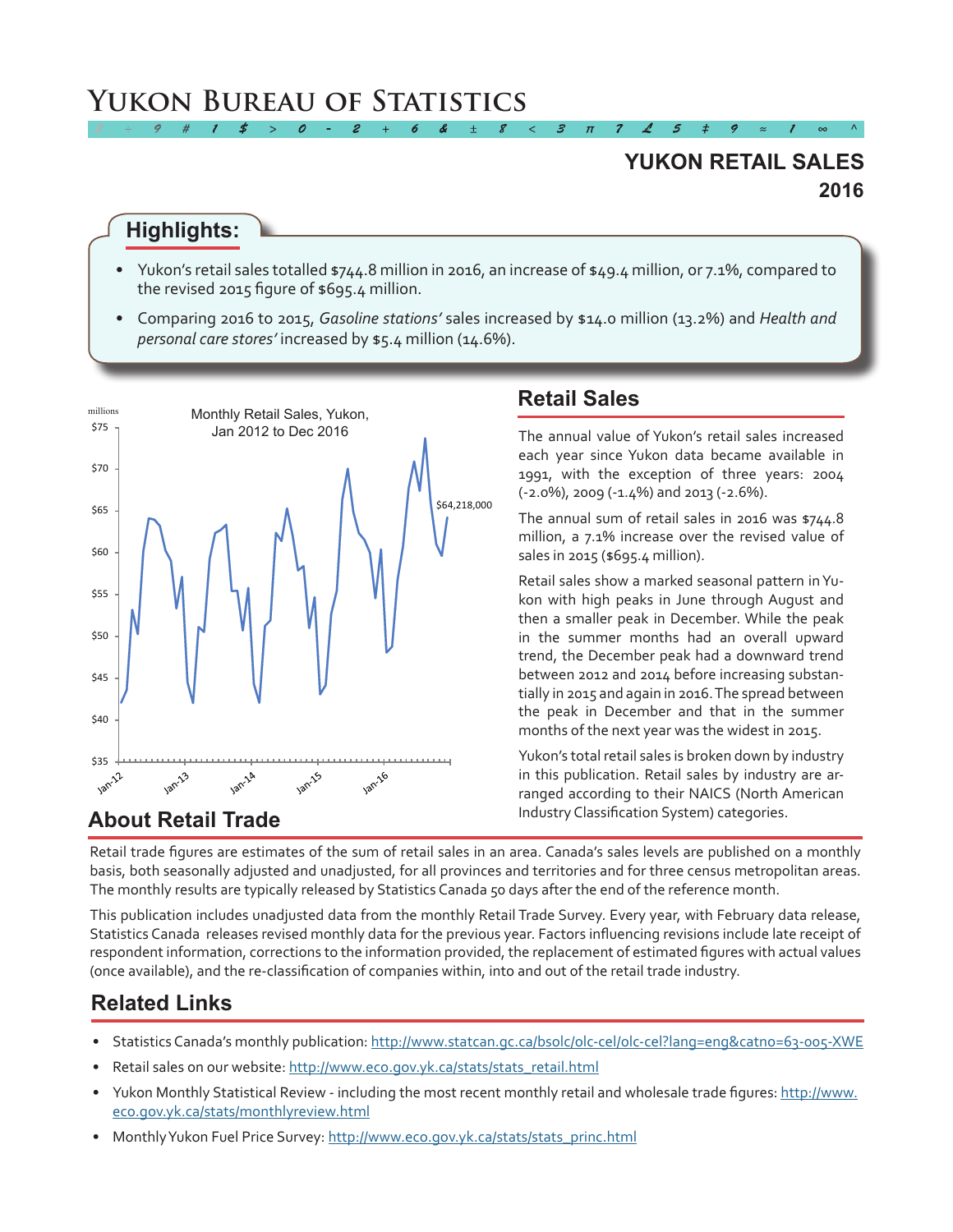### **Monthly Sales, Yukon, January to December 2016**

|                                                                                                    | Jan                      | Feb                            | Mar                       | Apr             | May                      | Jun                            | Jul                       | Aug                            | Sep                   | Oct                            | Nov             | Dec         |
|----------------------------------------------------------------------------------------------------|--------------------------|--------------------------------|---------------------------|-----------------|--------------------------|--------------------------------|---------------------------|--------------------------------|-----------------------|--------------------------------|-----------------|-------------|
|                                                                                                    | (5000)                   |                                |                           |                 |                          |                                |                           |                                |                       |                                |                 |             |
| <b>Total Retail trade</b>                                                                          | 48.039                   | 48.752                         | 56,754                    | 60,789          | 67,693                   | 70.914                         | 67,383                    | 73,685                         | 65,942                | 61,013                         | 59,607          | 64,218      |
| Motor vehicle and parts dealers                                                                    | 7,719                    | 9,214                          | 10,686                    | 12,561          | 14,716                   | 11,456                         | 12,263                    | 12,632                         | 11,521                | 10,704                         | 10,317          | 8,085       |
| Automobile dealers<br>Other motor vehicle dealers<br>Automotive parts, accessories and tire stores | 5,933<br>x<br>X          | 7.396<br>X<br>X                | 7.894<br>X<br>x           | 8.788<br>x<br>x | x<br>x<br>X              | x<br>X<br>x                    | x<br>X<br>X               | x<br>X<br>x                    | x<br>X<br>X           | X<br>X<br>X                    | x<br>x<br>x     | x<br>х<br>X |
| Furniture and home furnishings stores                                                              | 1,273                    | 1,401                          | 1,266                     | 1,200           | 1,278                    | 897                            | 1,099                     | 1,471                          | 1,353                 | 1,485                          | 1,340           | 1,361       |
| Electronics and appliance stores                                                                   | X                        | X                              | $\boldsymbol{\mathsf{x}}$ | X               | X                        | $\boldsymbol{\mathsf{x}}$      | X                         | $\mathsf{x}$                   | $\mathsf{x}$          | $\boldsymbol{\mathsf{x}}$      | X               | X           |
| Building material and garden equipment and<br>supplies dealers                                     | 3,056                    | 3,012                          | 3,688                     | 4,945           | 6,148                    | 6,483                          | 6,103                     | 6,375                          | 6,067                 | 4,395                          | 4,400           | 2,813       |
| Food and beverage stores                                                                           | 15,580                   | 15,013                         | 17,102                    | 17,360          | 18,396                   | 22,355                         | 17,784                    | 19,878                         | 18,608                | 17,152                         | 17,252          | X           |
| Grocery stores<br>Supermarkets and other grocery<br>(except convenience) stores                    | x<br>12,801              | X<br>11.953                    | X<br>13,377               | X<br>13,575     | x<br>14,051              | X<br>17,084                    | X<br>12,944               | X<br>14,794                    | X<br>14,585           | X<br>13,387                    | x<br>13,504     | X<br>14.745 |
| Convenience stores                                                                                 | x                        | X                              | X                         | x               | x                        | X                              | X                         | X                              | X                     | X                              | x               | х           |
| Specialty food stores<br>Beer, wine and liquor stores                                              | x<br>$\mathsf{x}$        | X<br>$\boldsymbol{\mathsf{x}}$ | X<br>$\boldsymbol{x}$     | x<br>x          | x<br>x                   | x<br>$\boldsymbol{\mathsf{x}}$ | X<br>X                    | X<br>$\boldsymbol{\mathsf{x}}$ | X<br>$\boldsymbol{x}$ | x<br>$\boldsymbol{\mathsf{x}}$ | x<br>x          | х<br>X      |
| Health and personal care stores<br><b>Gasoline stations</b>                                        | 3,455                    | 3,330<br>7.617                 | 3,707<br>8.581            | 3,490<br>8.904  | 3,559                    | 3,658                          | 3,405                     | 3,695                          | 3,492                 | 3,330                          | 3,409           | 3,775       |
| Clothing and clothing accessories stores                                                           | 8,030<br>X               | $\pmb{\chi}$                   | $\pmb{\times}$            | X               | 10,685<br>$\pmb{\times}$ | 11,947<br>$\pmb{\times}$       | 12,517<br>X               | 11,647<br>X                    | 11,208<br>X           | 10,326<br>X                    | 9,264<br>X      | 9,802<br>X  |
| Clothing stores<br>Shoe stores<br>Jewellery, luggage and leather goods stores                      | 603<br>X<br>$\mathsf{x}$ | 612<br>X<br>X                  | 741<br>X<br>x             | 892<br>x<br>x   | 914<br>x<br>x            | 898<br>X<br>x                  | 935<br>X<br>X             | 968<br>X<br>X                  | 1.081<br>X<br>x       | 1.133<br>X<br>x                | 1,145<br>x<br>x | x<br>x<br>x |
| Sporting goods, hobby, book and music stores                                                       | X                        | X                              | $\boldsymbol{\mathsf{x}}$ | X               | $\mathsf{x}$             | $\mathsf{x}$                   | $\boldsymbol{\mathsf{x}}$ | $\mathsf{x}$                   | $\mathbf{x}$          | $\mathsf{x}$                   | X               | X           |
| General merchandise stores                                                                         | X                        | $\pmb{\mathsf{x}}$             | $\mathsf{x}$              | X               | $\mathsf{x}$             | $\mathsf{x}$                   | $\pmb{\times}$            | $\mathsf{x}$                   | $\mathsf{x}$          | $\mathsf{x}$                   | X               | X           |
| Miscellaneous store retailers                                                                      | X                        | X                              | $\boldsymbol{\mathsf{x}}$ | X               | X                        | $\mathsf{x}$                   | X                         | $\mathsf{x}$                   | X                     | $\mathsf{x}$                   | X               | X           |

millions

x = data suppressed

Yukon data on retail sales, categorized by industry, were available on a monthly basis for five industry subsectors in 2016: *Motor vehicle and parts dealers; Gasoline stations; Building material and garden equipment and supplies dealers; Health and personal care stores;* and *Furniture and home furnishings stores.* The seasonal variations in sales of these categories are captured in the graph. As shown in the graph:

- *• Motor vehicle and parts dealers'* sales increased steadily during the first 5 months of the year, fluctuated in the summer months, and then started decreasing to return close to the January level. In 2016, the highest amount was in May at \$14.7 million.
- *• Gasoline stations'* sales were strong in the 2016 summer months, reaching the peak of \$12.5 million in July.
- *• Building material and garden equipment and supplies dealers* sales normally show marked seasonality, with increases in the summer months. In 2016, the highest amount was in June at \$6.5 million.



Jan-16 Feb-16 Mar-16 Apr-16 May-16 Jun-16 Jul-16 Aug-16 Sep-16 Oct-16 Nov-16 Dec-16

- *• Health and personal care stores'* sales registered slight fluctuations over the months with small increases in March,June, August and December.
- *• Furniture and home furnishings stores*' sales remained steady during the first five months of the year, decreased in June, and then registered an overall increasing trend through the end of the year.

Of the data available, the annual sales for *Motor vehicle and parts dealers* totalled \$131.9 million in 2016, representing 17.7% of the total retail sales in 2016. This was followed by *Gasoline stations'* annual sales at \$120.5 million (16.2% of the total retail sales)*; Building material and garden equipment and supplies dealers at \$57.5 million (7.7%); Health and personal care stores at* \$42.3 million (5.7%); and *Furniture and home furnishings stores* at \$15.4 million (2.1%). Within the industry group of *Grocery stores* (part of *Food and beverage stores* subsector), annual sales of *Supermarkets and other grocery store (except convenience) stores* totalled \$166.8 million in 2016.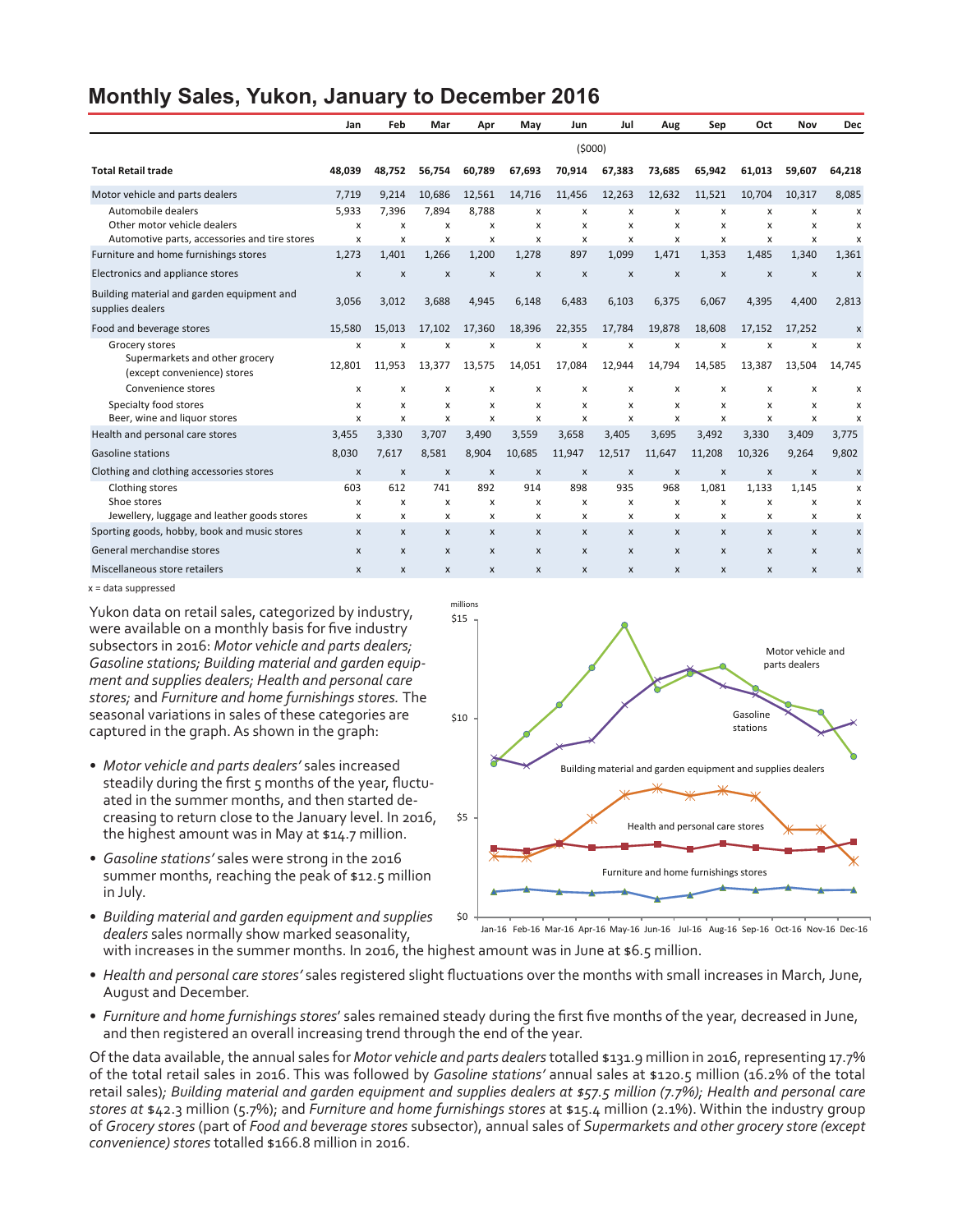### **Annual Sales and Growth, Yukon, 2012 to 2016**

For 2016, annual data for five subsectors and one industry inYukon were available.The five subsectors accounted for 49.4% of the totalYukon retail sales in 2016.The table below displays all annual data available during any of the five years.

|                                                             | $2012$ <sup>r</sup> | 2013'     | 2014 <sup>r</sup>     | 2015 <sup>r</sup> | 2016      |
|-------------------------------------------------------------|---------------------|-----------|-----------------------|-------------------|-----------|
|                                                             |                     |           | Sum of sales (\$000)  |                   |           |
| <b>Total Retail trade</b>                                   | 670,173             | 653,048   | 662,488               | 695,371           | 744,789   |
| Motor vehicle and parts dealers                             | X                   | X         | $\mathsf{x}$          | X                 | 131,874   |
| <b>Automobile Dealers</b>                                   | 60,820              | х         | X                     | x                 | x         |
| Furniture and home furnishings stores                       | 16,682              | 15,964    | 14,228                | 13,870            | 15,424    |
| Electronics and appliance stores                            | X                   | 10,647    | $\mathsf{x}$          | X                 | X         |
| Building material and garden equipment and supplies dealers | 54,001              | 48,479    | X                     | X                 | 57,485    |
| Food and beverage stores                                    | 193,289             | 195,986   | 200,260               | 207,673           | X         |
| <b>Grocery Stores</b>                                       | x                   | X         | X                     | x                 | x         |
| Supermarkets and other grocery (except convenience) stores  | X                   | 149,808   | 153,431               | 159,722           | 166,800   |
| Specialty food stores                                       | x                   | 3,289     | 3,223                 | x                 | x         |
| Health and personal care stores                             | 32,105              | 30,729    | 31,550                | 36,912            | 42,305    |
| <b>Gasoline stations</b>                                    | 108,359             | 106,502   | 107,180               | 106,482           | 120,528   |
| Clothing and clothing accessories stores                    | 16,881              | X         | X                     | X                 | X         |
| Clothing stores                                             | 11,353              | 10,883    | 10,638                | x                 | x         |
| Jewellery, luggage and leather goods stores                 | x                   | 3,183     | X                     | x                 | x         |
|                                                             |                     |           | Year-over-year change |                   |           |
| <b>Total Retail trade</b>                                   | 2.8%                | $-2.6%$   | 1.4%                  | 5.0%              | 7.1%      |
| Motor vehicle and parts dealers                             | $\cdots$            |           |                       | $\ldots$          | $\ldots$  |
| <b>Automobile Dealers</b>                                   | $\cdots$            |           | $\cdots$              | $\cdots$          |           |
| Furniture and home furnishings stores                       |                     | $-4.3%$   | $-10.9%$              | $-2.5%$           | 11.2%     |
| Electronics and appliance stores                            | $\cdots$            |           |                       |                   |           |
| Building material and garden equipment and supplies dealers | $-1.7%$             | $-10.2%$  |                       | $\cdots$          |           |
| Food and beverage stores                                    | 3.8%                | 1.4%      | 2.2%                  | 3.7%              |           |
| <b>Grocery Stores</b>                                       | $\cdots$            |           | $\cdots$              | $\cdots$          | $\cdots$  |
| Supermarkets and other grocery (except convenience) stores  | $\ddotsc$           | $\ddotsc$ | 2.4%                  | 4.1%              | 4.4%      |
| Specialty food stores                                       | $\cdots$            | $\cdots$  | $-2.0%$               | $\cdots$          | $\ddotsc$ |
| Health and personal care stores                             | 1.9%                | $-4.3%$   | 2.7%                  | 17.0%             | 14.6%     |
| Gasoline stations                                           | 11.3%               | $-1.7%$   | 0.6%                  | $-0.7%$           | 13.2%     |
| Clothing and clothing accessories stores                    | $-7.8%$             |           | $\cdots$              | $\cdots$          |           |
| Clothing stores                                             | $-6.3%$             | $-4.1%$   | $-2.3%$               | $\cdots$          |           |
| Jewellery, luggage and leather goods stores                 | $\cdots$            | $\cdots$  | $\cdots$              | $\cdots$          | $\cdots$  |

x = data suppressed





Retail trade industry subsectors' data first became available in 2004. However, for most of the subsectors, the analysis of trend is not possible due to intermittent suppressions. Only two subsectors have Yukon data going back for more than ten years — *Food and beverage stores* (with the exception of 2016) and *Furniture and home furnishings stores* (with the exception of 2011).

- • The *Food and beverage stores* subsector's contribution to the total retail sales has averaged 29.9% over the years of 2007 through 2015 (2016 data is not available).This industry has seen increasing sales in eight of the last nine years (2007 to 2015).The 2015 sales for this subsector is the highest since the data became available in 2004.
- *• Furniture and home furnishings stores'* sales accounted for 2.1% of total retail sales in 2016. Comparing 2016 to 2015, sales in this subsector increased by \$1.6 million, or 11.2%.